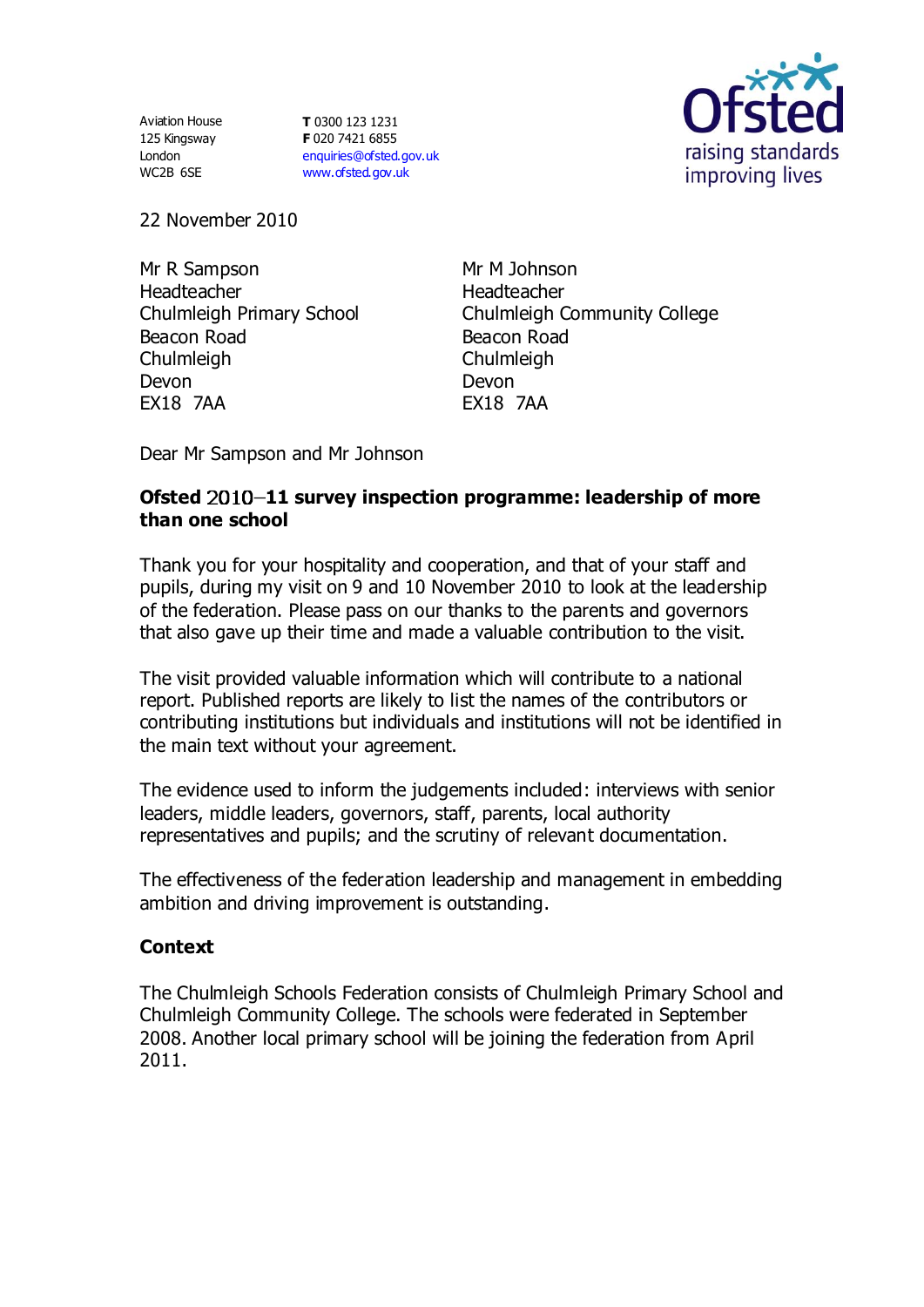# **Outcomes**

- A continuous drive to improve the quality of teaching and foster a love of learning sits at the heart of the federation's work and this has an outstanding impact on pupils' academic and personal development.
- Attainment at Key Stage 1 has risen to be significantly above average on all measures. Attainment at Key Stage 2 has remained high, but has also improved with pupils achieving their best ever results in national tests in 2010. The outstanding progress made by pupils in Year 6, relative to their starting points, has placed the school in the top 4% nationally in 2010.
- Attainment at Key Stage 4 is above average and rising and all groups of pupils made at least good progress from Key Stage 2 to Key Stage 4.
- Achievement of pupils with special educational needs and/or disabilities has improved as a result of the excellent work of the federation to ensure continuity of high-quality provision. Joint planning and coordination result in excellent communication and sharing of information. This is used well by all staff to maintain and accelerate progress for these students. Analysis of data shows that all pupils who transfer to the secondary school from within the federation make better progress than those from other schools.
- **Pupils report how much they enjoy their school experience. They** demonstrate extremely positive attitudes to learning and display a strong sense of community. Pupils' confidence and self-esteem have grown as a result of high-quality transition arrangements and excellent opportunities to work with, and alongside, a range of different staff and pupils. It is a real strength of the federation's work.

# **Provision**

- $\blacksquare$  The high quality of teaching in the federation has been enhanced by the collaborative work undertaken to improve the quality of pupils' learning. Regular sharing of expertise and joint staff training sessions have enabled the construction of a federation teaching and learning policy. The accompanying professional dialogue has given teachers the confidence to engage in cross-phase learning activities and is being used very effectively to develop teachers' skills.
- $\blacksquare$  The mutual sharing of expertise, for example in the arts, mathematics, science, French and design and technology has enriched the quality of the curriculum across the federation. As a result, teachers in each phase are adjusting their classroom practice and programmes of study so that they are specifically tailored to best meet the needs of individual pupils.
- Parents and pupils in both schools greatly appreciate the cross-phase sporting and cultural opportunities that the federation makes possible.